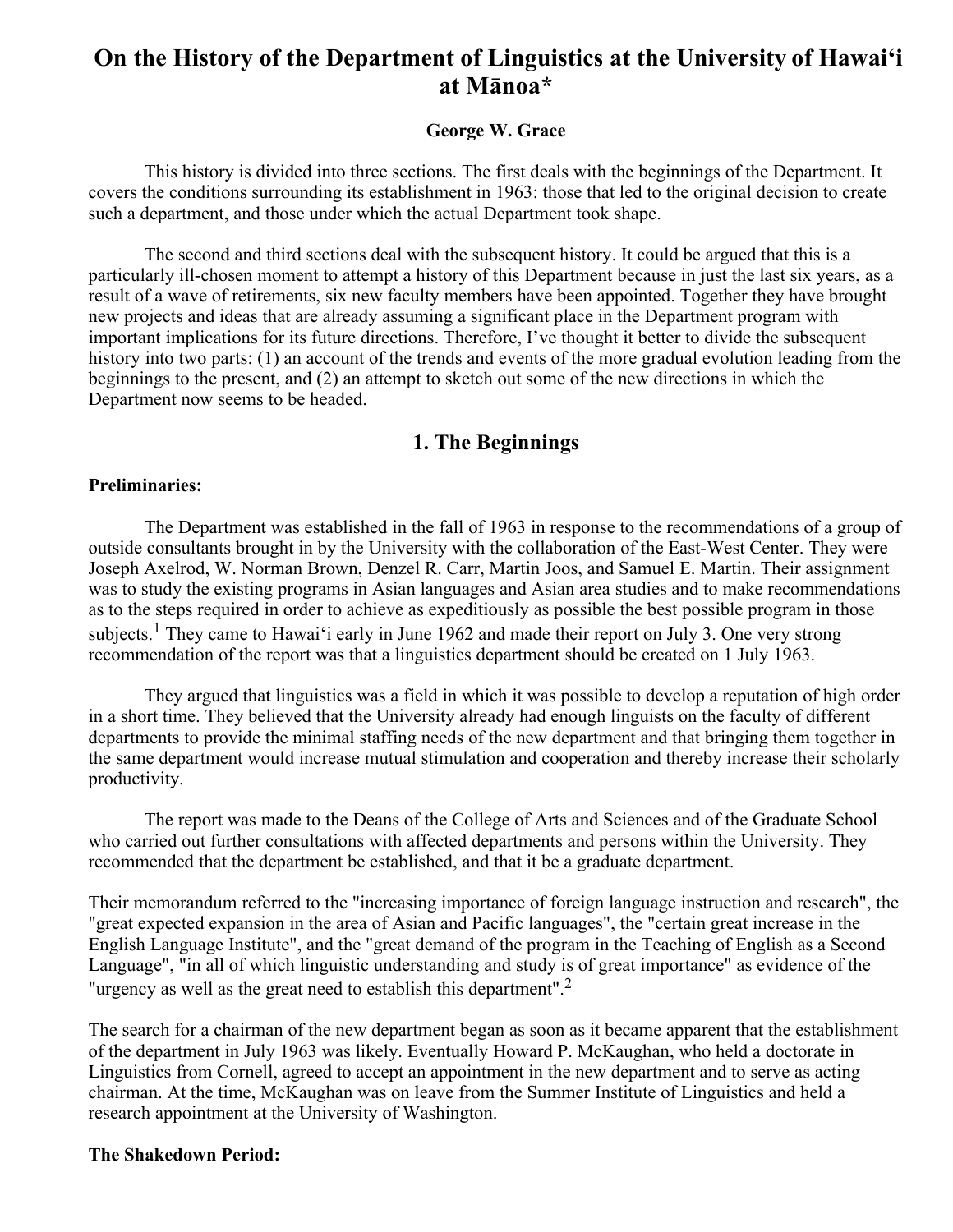The Department was established as a graduate department under the Graduate Division of the University. It was housed in temporary quarters in Spalding Hall. The teaching faculty consisted of McKaughan, Stanley M. Tsuzaki, Albert J. Schütz (half-time, shared with the Department of Speech). They taught courses taken over from the Anthropology Department. Most of the students in those courses were in the Master's program in the Teaching of English as a Second Language (MATESL).

However, in the spring of 1964 eight students were listed as already in the Master's degree program in Linguistics with an additional ten unclassified graduate students expressing interest. The Graduate Faculty in Linguistics, charged with administering the graduate program, consisted of the regular teaching faculty of the Department and two faculty members from outside the Department. The latter were Samuel Elbert and Floyd M. Cammack. Cammack was Assistant Librarian and Assistant Professor of Anthropology.

The Department was assigned some service functions. The English Language Institute (ELI) was placed under the responsibility of the Chairman of the Linguistics Department. Donald Dickinson continued as Acting Director of the Institute. He was assisted from the beginning of 1964 by Theodore Plaister. Richard Sittler was appointed the first Director and assumed his functions in the summer of 1964. The Linguistics Department was also given the responsibility for coordinating the MATESL program. Stanley Tsuzaki assumed the responsibility for the day-to-day operations of the Program. The Program had already grown to a substantial size, some fifty to sixty students being enrolled at that time. The MATESL students at first constituted a very large part of the enrollment in the Linguistics courses, and all members of the Linguistics faculty at some time participated in the administration of MATESL examinations. Several were members of the MATESL Graduate Faculty.

The early planning had focused on the establishment of a doctoral program at the earliest possible time but also on a projected research center, to be called the Pacific Lexicography Center. The preliminary plans for the latter had resulted from discussions between McKaughan and Samuel Martin (a visiting professor from Yale) when both were at the University of Washington in 1962-1963. The planning discussions involved not only the UH linguists but also Visiting Professor of Anthropology C. F. Voegelin of Indiana University, Florence Voegelin, and four Scholars-in-Residence of the East-West Center—Denzel Carr, Owen Loveless, George Grace (Visiting from Southern Illinois University), and (in 1964) Bruce Biggs (Visiting from the University of Auckland, New Zealand).<sup>3</sup>

The first few years saw a rapid series of developments. McKaughan agreed to serve as Department Chairman on a regular (as opposed to acting) basis as of fall 1964. The Department moved to new, more spacious quarters in Kuykendall Hall in late 1964. The first master's degree in Linguistics was awarded in 1965. The doctoral program was approved in 1965, and the first doctorate awarded in 1966. The Pacific Lexicography Center was established in 1965 with Samuel Martin as its acting Director, and soon changed its name to Pacific and Asian Linguistics Institute (PALI).

The English Language Institute (ELI) was made independent of the Linguistics Department. Richard Sittler, the Director of ELI, eventually became coordinator of the MATESL Program. The role of Linguistics faculty in the MATESL program was gradually phased out, and in 1968 the ELI and MATESL programs were combined into the Department of English as a Second Language (now Second Language Studies).

In a general move that transferred all departments that had been administered by the Graduate Division, the Linguistics Department was placed under the jurisdiction of the College of Arts and Sciences. McKaughan began devoting a part of his time to a new position as Associate Dean of the Graduate Division.

In 1966 the initial shakedown period was largely completed. At that point McKaughan assumed the Directorship of PALI in addition to his duties in the Graduate Division and as Professor of Linguistics. George Grace became Chairman of the Department.

## **The Initial Goals:**

The goals that were decided on in the early planning sessions provide a perspective from which to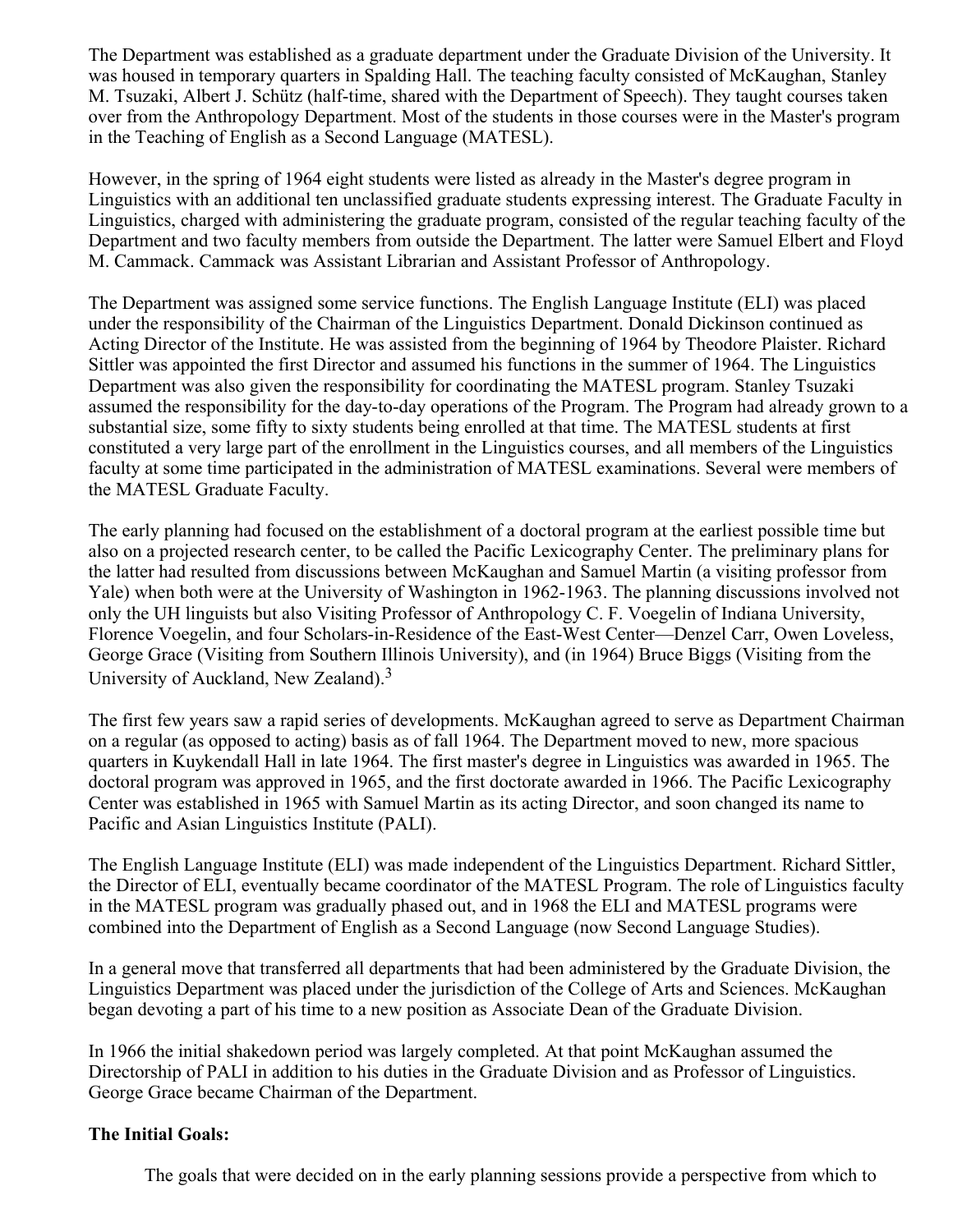consider the Department's subsequent history. It was decided at the outset that the languages and linguistics of the Pacific islands and Southeast Asia and most particularly of the Austronesian language family should be the core research responsibility of the new department. A secondary responsibility deriving from our location was the locally-spoken Hawai'i Creole English (HCE, popularly known as Hawaiian Pidgin).

The emphasis on Austronesian made sense for several reasons.

1. The Hawaiian language is Austronesian.

2. So are all of the other geographically closest languages.

3. Especially since a number of them were already spoken in Hawai'i, it was a specialization for which the University already had some responsibility. By the same token, speakers (potential consultants) for many of them were ready to hand in Hawai'i.

4. There are hundreds of Austronesian languages, very few of which had been at all well described, and very few linguists working on them. Therefore, Austronesian linguistics was a specialization in which it should be easy for the Department quickly to become a leader and make a significant contribution.

5. The linguists already on the UH faculty and likely to be available to the new Department almost all had backgrounds in Austronesian linguistics.

But this research focus needed to be complemented by an adequate instructional program (and here it should be recalled that the Department was designed as a graduate program with no undergraduate degree). In order adequately to prepare students for advanced degrees (and the PhD was already approved in 1965), the Department was obligated to provide training that covered what was expected by the discipline. In more practical terms, it was important that the graduates of the UH program be generally accepted within the profession as qualified to teach the kinds of courses and perform the kinds of research that were expected of professional linguists. And of course in making new faculty appointments, this consideration was often to compete with that of research specializations that would contribute to the Department's defined goals.

# **2. Subsequent Trends and Events**

This section is intended as a sketch of the main trends and events from the establishment of the Department to the present except for the special new developments that are discussed separately in Section 3. I'm tempted to describe the distinction as one of evolution versus revolution—contrasting evolutionary change with revolutionary innovation—but that would certainly exaggerate the difference. The innovations described in the final Section in no way alter the Department's overall objectives—they are additions, not replacements. Moreover, what this Section describes seems much more like a hodge-podge of continuities and changes, gradual and abrupt, than anything that might be called a gradual evolution. But then perhaps that's just an artifact of the description.

Anyway, this hodge-podge is grouped under five heads: Subsequent implementation of the initial goals; Students and the instructional program; The role and evolution of PALI; The publications program; The 1977 LSA Summer Institute.

To set the scene properly, I should mention that the Department moved again in the fall of 1969 to its present quarters in the newly completed Moore Hall. Also that Grace served as Chairman until 1969. He was succeeded then by Byron Bender (1969-1995), Michael Forman (1995-2001), William O'Grady (2001- 2004), and Robert Blust (2005- ).

#### **Subsequent Implementation of the Department Goals:**

As was probably inevitable, there has been some tension between the research and instructional responsibilities of the Department. It was accentuated by the fact that the field of linguistics as a whole was not organized around areal specializations, and that this became increasingly true in the period after the Department was established. In fact, there seems to have been a steady decline over a considerable period of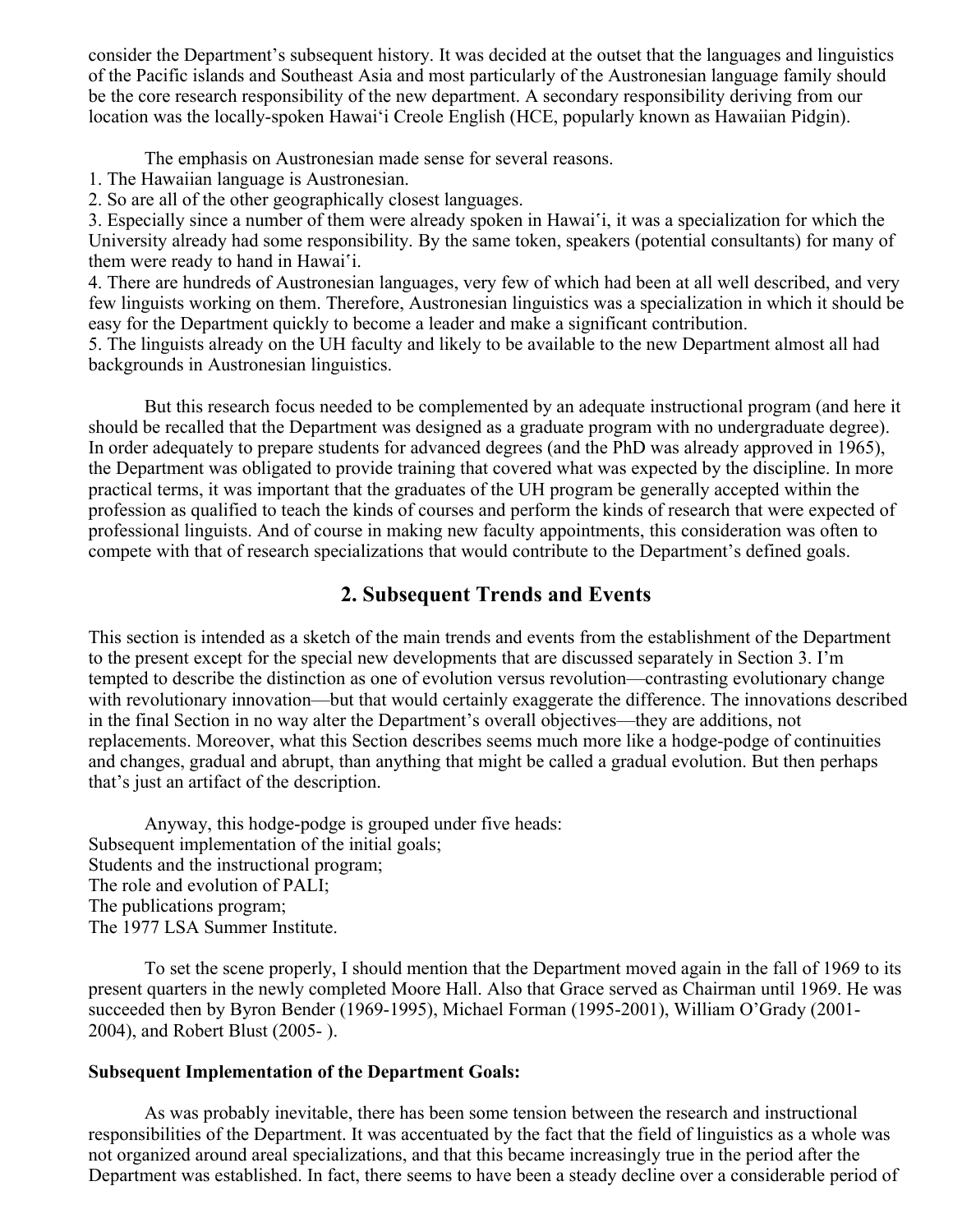time in specialization in particular languages (or language families or geographical regions). There are several reasons for this, among them:

1. the emergence in the first decades of the  $20<sup>th</sup>$  century of structural linguistics (overshadowing comparative-historical),

2. the virtual end of the colonial era which had fostered specialists in the languages of particular colonies, 3. the rise (most rapidly in the 1960s) of Noam Chomsky's transformational-generative movement with its conception of linguistics as being a branch, not of anthropology as many linguists had previously held, but rather of cognitive psychology.

As a consequence, very few Austronesianists were being produced by linguistics departments around the country. Consequently, when there was a position to be filled, it was hard to find quality Austronesianists who were able to teach other subjects that the Department needed.

At the same time, the trend in student enrollments has had its effects. From very early in its history the Department has attracted large numbers of students from a number of Asian countries. One probable reason was East-West Center (EWC) support. For example, in 1972-1973, nineteen graduate students in Linguistics were supported by EWC scholarships. A number of these students were interested in research on Austronesian languages—especially during the period of the PALI Micronesian projects (see below)—and several made major contributions to that research.

However, many were not, but rather were primarily interested in advancing the analysis of their own languages (many were on leave from educational institutions in their home countries where they would have to mesh their linguistics endeavors with other work such as teaching English). This exerted some pressure on curricular planning, and led in particular to more emphasis on syntactic and phonological theory. In later years, EWC policies changed and it supported relatively few students—in some semesters none at all. Nonetheless, Asian students continue to make up a significant proportion of the student body, although they now arrive with more diverse interests than was the case at one time. (In fact, the new policy of advertising concentrations—"streams"—in the graduate program seems to be attracting students whose interests conform to one or another stream rather than coming with their own separately formed interests. See below).

The earlier student interests in combination with the unfashionability of fields such as Austronesian among new PhDs has resulted in a general erosion in the number of Austronesianists on the faculty. However, the Austronesian emphasis continues to be strongly supported by the faculty as a whole, and the new LDC program discussed below seems likely to provide additional support to it.

**Hawaii Creole English (HCE):** As mentioned above, HCE (aka Hawaiian Pidgin) was considered to be a part of the Department's research responsibilities from the beginning. At the beginning this responsibility was assumed by Stanley Tsuzaki; a bibliography by Tsuzaki and John Reinecke was the first publication of the Oceanic Linguistics Special Publications. Tsuzaki also edited and arranged publication for other of Reinecke's previously unpublished work on HCE and other pidgin and creole languages.

In the early 1970's Derek Bickerton was hired to continue the tradition. He conducted a large historical study of HCE and wrote extensively on pidgin and creole linguistics generally. However, somewhere along the line, the Department of Second Language Studies began offering courses in HCE, and since Bickerton's retirement in 1995, this responsibility has largely been left to them.

**Language Acquisition:** ("Language acquisition" is the now generally accepted designation for the process by which children come to speak a language.) This was the primary interest of Ann Peters when she moved from PALI into the Department (see below). She attracted a number of students to this specialization, which has remained a strength of the Department ever since. The program was enhanced by the addition of William O'Grady in 1991 and then, although Peters is now retired, Kamil Deen in 2002. Since Deen's arrival, the program has been further advanced through the addition of the Child Language Acquisition Laboratory (see below for further discussion of the new labs).

#### **Students and Instructional Program:**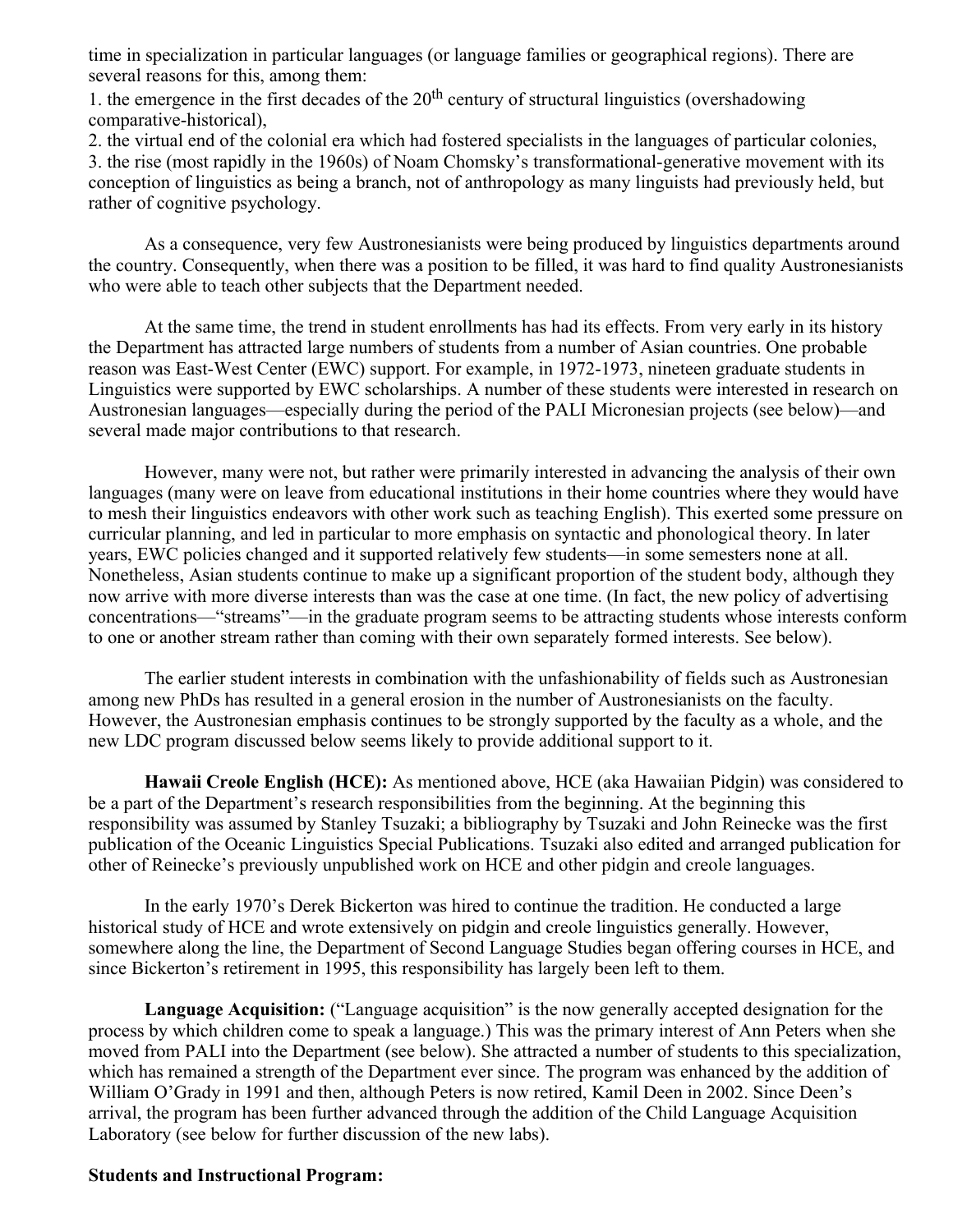Up to the Spring of 2006, the Department had granted 384 MA and 232 PhD degrees. The total number of graduates was, of course, somewhat smaller since many of the same students received both degrees.

The program at the outset was confined to graduate level courses, but it has been successively expanded to include a substantial number of undergraduate courses. The undergraduate role began when the Department assumed the responsibility for teaching an undergraduate linguistics course listed by the Department of Anthropology. In the years since then, a number of additional undergraduate linguistics courses have been offered in part as a service to other departments in which they were part of the required curriculum.

Although the Department has never succeeded in obtaining authorization for an undergraduate major, the equivalent of such a major can be obtained through the Interdisciplinary Studies B.A. Program of the College of Arts and Sciences where it is becoming increasingly popular. (There have been a total of 52 such B.A. degrees granted since the inception of the program in 1975).

The Department has also recently added Certificates in Linguistics, Language and Cognition, Human Language and Computers, Language Acquisition, and Languages of Hawaii and the Pacific in lieu of undergraduate minors.

#### **The Role and Evolution of PALI:**

As was mentioned above, the Pacific Lexicography Center was established in 1965, and soon changed its name to Pacific and Asian Linguistics Institute (PALI). It was intended to play a major role in promoting a linguistic research program at the University. It was to provide support for research projects through extramural grants and to facilitate timely publication of research results. One focus was on the development of storage and retrieval techniques, especially those exploiting computers. In addition it provided new publication outlets and provided released time for scholars engaged in research. In 1969 Donald Topping succeeded Howard McKaughan as Director.

**Extramural funding:** In addition to assisting individual faculty in obtaining funding for research and providing administrative support for grants received, PALI also developed projects of its own.

It very soon acquired a project funded by the Peace Corps to provide language lessons, reference grammars, and dictionaries to be used in training Peace Corps volunteers in seven Philippine languages. These were all published in a new series, *PALI Language Texts*. The project also provided research projects plus financial support and training for a number (at least nine) of graduate students in the Linguistics Department, as well as bringing in one new recruit (Michael Forman) for the faculty. Several of the students continued the work they had begun under this program, and have provided more information in additional publications.

By the time that Topping succeeded McKaughan, the Peace Corps had begun operating in Micronesia. PALI seized upon this as a further opportunity for research with support and training for graduate students. An initial project with the Peace Corps was followed by several others funded in part by the Trust Territory of the Pacific Islands that involved the production of reference grammars, bilingual dictionaries, and standard orthographies for a number of Micronesian languages as well as the training of Micronesian teachers and linguists. The last of these projects continued until 1983.

The Micronesian projects together brought in some five million dollars and provided financial support, research opportunities, and doctoral dissertations to a large number of UH faculty and students. They produced substantial amounts of vernacular language teaching materials as well as training over a hundred Micronesian educators for vernacular education.

They also made a major contribution to Austronesian linguistics with seven reference grammars and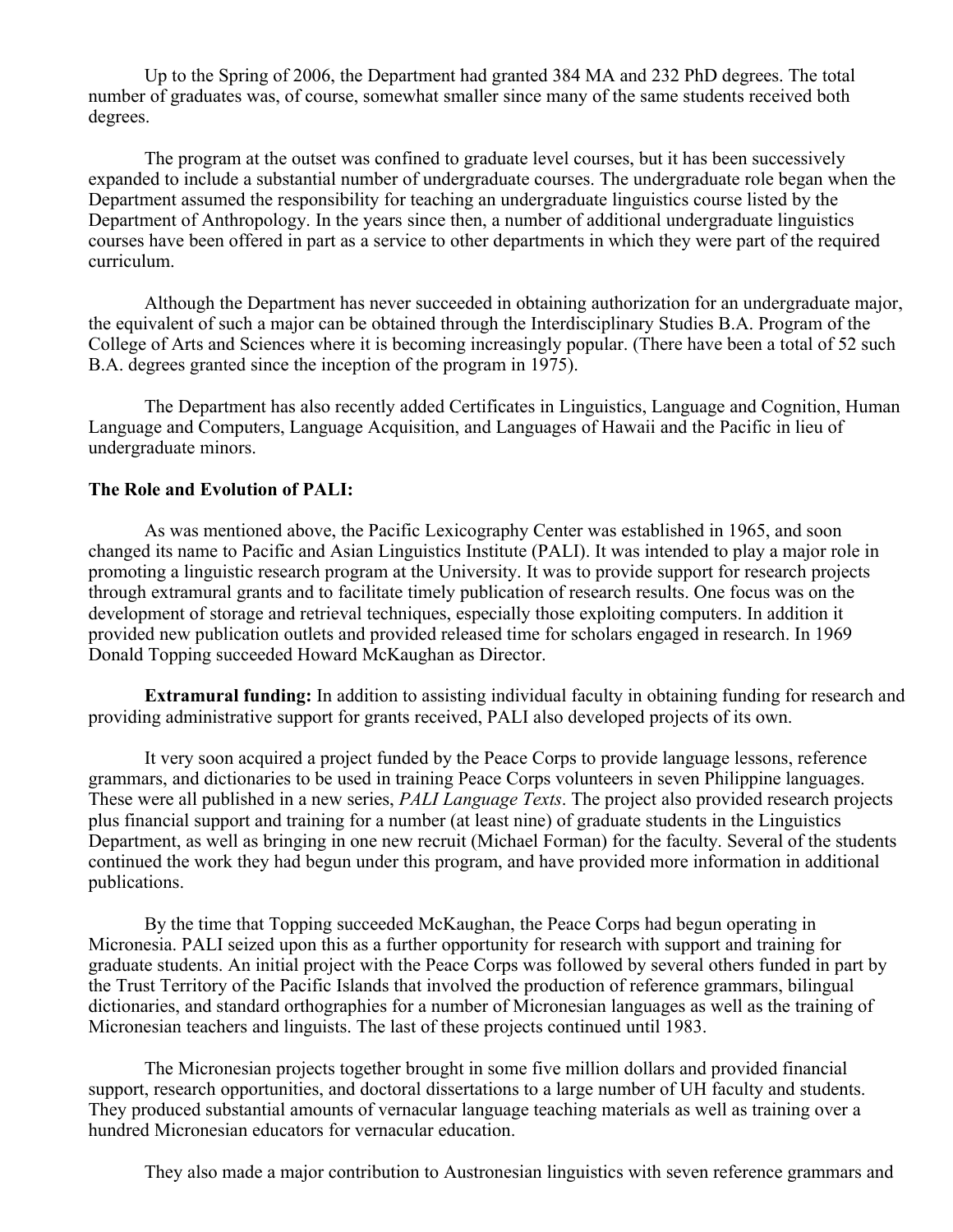twelve dictionaries. Whereas before these projects began the languages of Micronesia had been among the most poorly documented of the Austronesian family, they are now among the best documented.

**Computer-based techniques:** Robert Hsu and Ann Peters helped design experimental programs to deal with a variety of data analysis tasks. Probably the most important result concerned dictionary preparation. The most successful dictionaries required data entry that permitted the computer construction of a reverse (i.e., usually English-foreign) dictionary or finder list, and computer listing of derivative forms, parts of speech, and the like. Hsu's expertise in this became widely recognized and he was in frequent demand as a consultant. (As mentioned above, Peters eventually moved into the Department where she achieved international recognition for her work in child language acquisition).

**PALI-Sponsored Publications:** PALI quickly launched two publication series, which it sponsored throughout its lifetime: The *Oceanic Linguistics Special Publications*, beginning in 1966, and the previouslymentioned *PALI Language Texts*, the first of which appeared in 1969. The first was intended as an adjunct to the journal *Oceanic Linguistics* that was edited by faculty of the Linguistics Department.

**International Conferences**: PALI was the sponsoring unit for the First International Conference on Austroasiatic Linguistics held in Honolulu in 1973. (Austroasiatic is a family of languages spoken in Southeast and South Asia—the Department had several members with Austroasiatic expertise at the time.) The planning was done by an international program committee and a local organizing committee. The proceedings, consisting of a total of 50 papers appeared as no. 13 of the *Oceanic Linguistics Special Publication*s.

PALI was also the sponsoring unit for the First International Conference on Comparative Austronesian Linguistics (FICCAL) held in Honolulu in 1974. An advisory committee of 11 members representing nine countries assisted in the initial planning. 38 of the papers presented were subsequently published as two volumes of the Department's journal *Oceanic Linguistics*. This conference established a tradition: "ICAL" conferences continue to be held every 3-4 years in widely-scattered locations around the world, the 10<sup>th</sup> having been held in the Philippines in 2006. Both this conference and *Oceanic Linguistics* have constituted major steps in bringing unity to the once highly-fragmented (especially along national lines) Austronesian field.

**The Erosion and Disappearance of PALI:** PALI no longer exists. In 1974 PALI, the Economics Research Center, and the Social Science Research Center were merged as the Social Sciences and Linguistics Institute (SSLI) with Topping as its Director. I understand that this move was conceived under pressure from the Administration and ultimately, I believe, the Regents to reduce the number of independent administrative units on campus.

A couple of years later (at least by 1978) the name had been changed to omit the word "linguistics" the Institute in fact had re-emerged under the name of one of the original component units, the Social Science Research Institute (SSRI).

In 1995, again under budget pressure, a review committee was appointed to evaluate the Institute and make recommendations for improvement. The Committee, composed of members of the SSRI staff and faculty from the College of Social Sciences, was chaired by the Associate Dean of the College of Social Sciences, Dr. Nancy Lewis. The committee recommended that several SSRI sub-units be dropped and that SSRI be merged with the College of Social Sciences.

In July 2000 the merger occurred, and all vestiges of PALI had disappeared (even the *Oceanic Linguistics Special Publications* and the *PALI Language Texts* no longer show SSRI as their sponsor—the sponsorship of both being assumed by the Department of Linguistics). However, there were 27 OL Special Publications and a large number (a number that would be too time-consuming for me to pin down) of PALI Language texts that had come out under PALI->SSLI->SSRI sponsorship.

#### **The Department Publications Program:**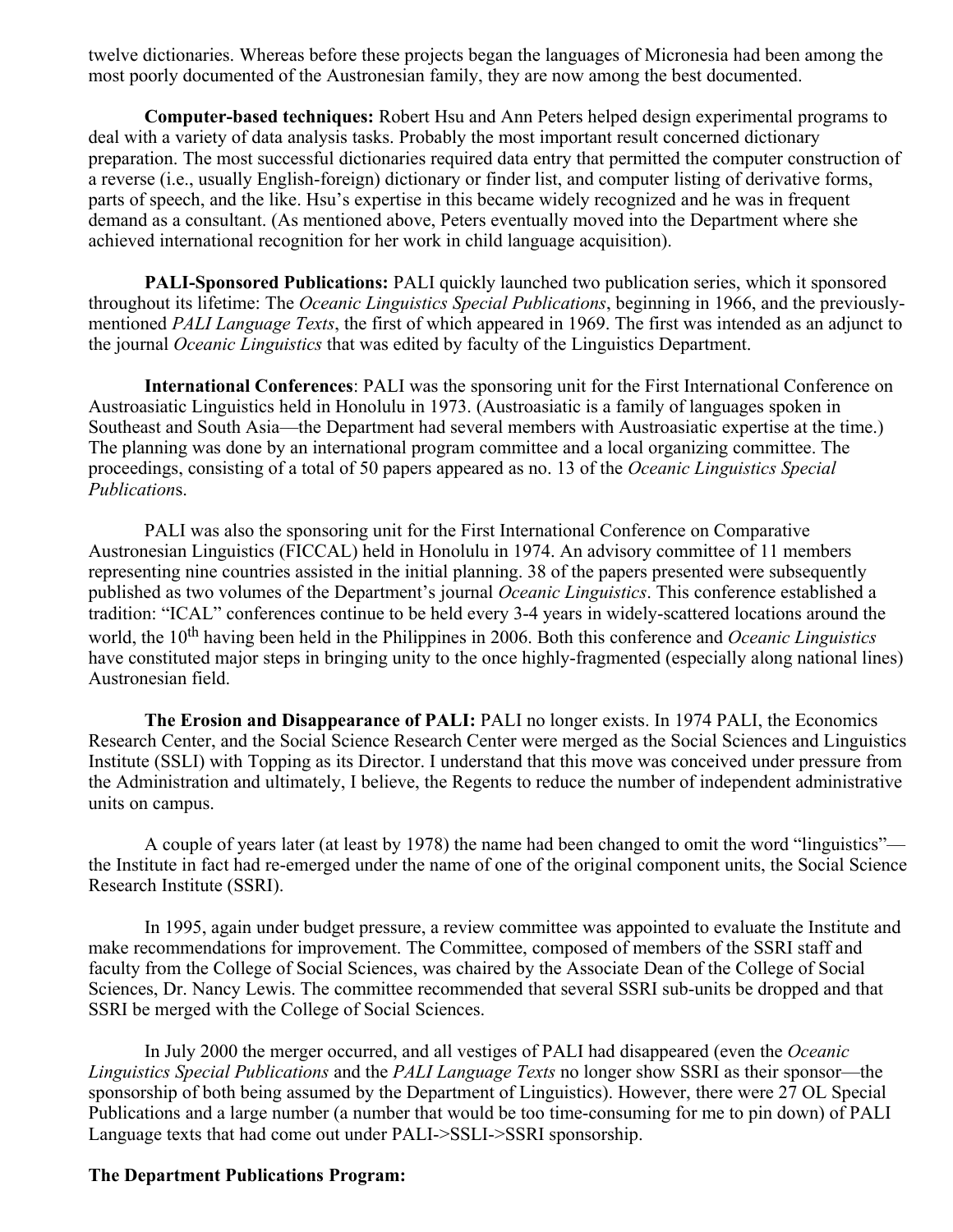One of the goals of the Department's program from the outset was the prompt publication of research results. In this interest the semiannual journal, *Oceanic Linguistics,* beginning with its third (1964) volume was brought by George Grace from Southern Illinois University. Here it has been edited by members of the Linguistics Department and published by the University of Hawai'i Press. Grace was editor until 1992 and Byron Bender since then. It has become the semi-official journal for Austronesian studies and to a lesser extent for the other languages of the area. It has been complemented by the two above-mentioned PALI series, *Oceanic Linguistics Special Publications* and *PALI Language Texts*. There is also the Departmental *Working Papers in Linguistics*, which was begun in 1969, largely on initiative of Charles-James N. Bailey. The *Working Papers* have in recent years converted from hard copy to online publication where they are available through the Department website.

#### **The 1977 LSA Summer Institute:**

Since 1928 the Linguistic Society of America (LSA) has maintained a tradition of institutes in the summers. These institutes offer a wide variety of linguistics courses taught by faculty from different departments in different institutions to students from many different institutions. The original motivation came from the fact that, especially in the early years, linguists were few and scattered—scattered among institutions and among departments (most prominently, anthropology, classical languages, English, and modern languages) within their institutions. (In fact, there was at one time a notorious warning to aspiring linguists that in addition to linguistics, they must equip themselves with a *Brotwissenschaft*—a profession by which they could feed themselves; the latter was often a subject they could be employed to teach). The institutes provided them with opportunities to discuss professional matters of all sorts and provided students with exposure to the leaders of the field and with a more comprehensive program of courses than could be obtained at their home institutions.

Each institute is held at a selected institution. In the summer of 1977 it was held at the University of Hawaii. The 1977 Institute was very successful. It was the largest such institute that had ever been held, and continued to be for a long time, and it seems to have had a significant effect on the perception of the UH Department within the discipline as a whole. The geographical remoteness of Hawai'i has meant that UH linguists have generally not been a conspicuous presence at national meetings, and the unfashionability of their major research interests has tended to remove them from the mainstream discourses.

In any case, my recollection is that it was at about the time of the 1977 Institute that the Department achieved its highest national rankings in those various schemes for ranking academic departments, and furthermore that we attributed this heightened ranking in large part to the publicity associated with the Institute. (However, I should caution the reader that I can't find evidence to support this recollection. When I wanted to look back for concrete data, all anyone could immediately think of to refer me to was the Gourman Report, and the available issues of it only extended from 1980 to 1997. Its result seems pretty suspect—the UH Department was ranked 21<sup>st</sup> nationally in 1980, but then jumped to 14<sup>th</sup> where it remained throughout the latter 1980's. That would not seem to confirm my recollection that the highest ranking was in the late 1970s. In any case, it did seem very evident at the time that the Institute had led many prominent linguists to visit the University and become acquainted with our program.)

## **3. New Developments.**

From early in the 1970's until the 1990's there was relatively little turnover in the Department faculty. Although the field of linguistics was experiencing a period of rapid expansion and diversification (no doubt initially set in motion by the far-ramifying influence of the ideas of Noam Chomsky), the number of positions available to this Department actually decreased somewhat. A time eventually arrived then when a number of faculty who had remained throughout retired in rapid succession, threatening to leave the Department seriously depleted. However, six of their positions were retained (or is "recovered" the more accurate term?), and thus during the period 2000-2003 a new generation joined the faculty and brought with it fresh ideas and new specializations. Two new developments seem particularly important to mention: the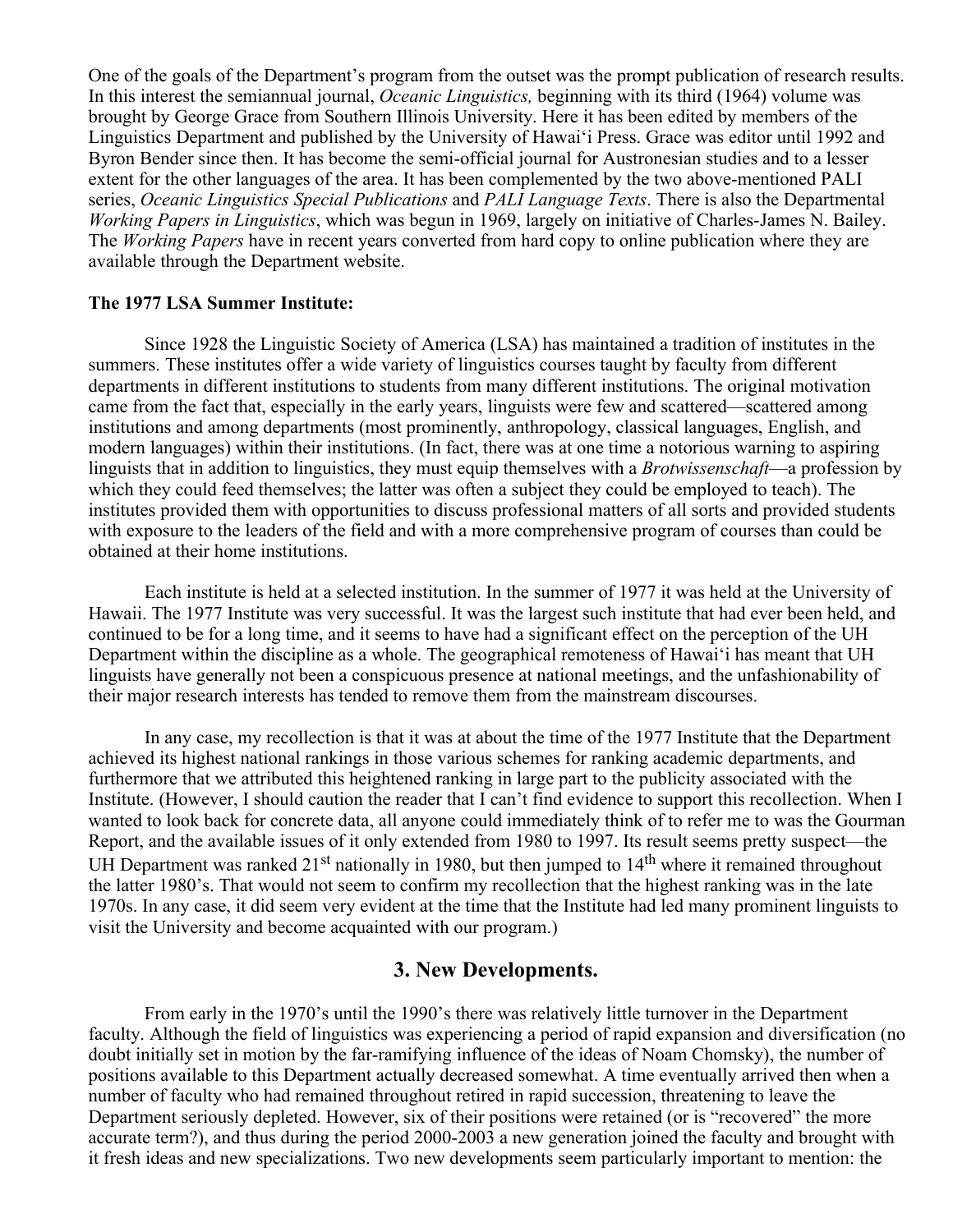Language Analysis and Experimentation Laboratories and the institution of new concentrations or "streams" in the instructional program.

#### **The Language Analysis and Experimentation Labs:**

One of the developments in the field of linguistics during this Department's period of exceptional stability has been a great advance in applicable technology. Numbers of problems in, for example, the production, acquisition, perception, and comprehension of language can now be investigated with a degree of accuracy and objectivity that had never been possible before. The research plans of several of the new generation of Department faculty required laboratory facilities, and ultimately an agreement was reached whereby the College of Languages, Linguistics, and Literature would support the construction of suitable labs which would in turn belong to and be available to the College as a whole. The particular faculty recruit was responsible in each case for overseeing the overall design of the lab; the selection, purchase, and installation of equipment; and its subsequent administration.

There are four labs in all; each was created and continues to be directed by one of the new faculty members. However, they have been brought together under a common administration as the "Language Analysis and Experimentation (LAE) Labs". Victoria Anderson was the first LAE Coordinator; she has since been succeeded by Amy Schafer.

The labs were created and are currently directed by the following: Phonetics (by Victoria Anderson); Cognitive Linguistics (Benjamin Bergen); Psycholinguistics (Amy Schafer); and Child Language Acquisition (Kamil Deen). Some of the same equipment is often used by more than one lab, and the equipment has accordingly been somewhat re-shuffled among four physical spaces (each at a different location on the campus). These are known as the Phonetics, Tracker, Acquisition, and General labs.

The labs are extensively used for instruction as well as research. Faculty and students of the Linguistics Department constitute the largest block of users, but they are used quite extensively by other LLL departments as well—most so by Second Language Studies and East Asian Languages and Literatures.

#### **Streams:**

For a long time, the Department has listed a number of "areas of specialization", three of which (chosen by the student in consultation with faculty advisors) make up part of the comprehensive examination of each PhD student. However, the requirements for these areas were not fixed but rather negotiated in each case with the student's overall interests (usually including his/her prospective dissertation research) in mind. More recently however, two special areas—Language and Cognition (LC) and Language Documentation and Conservation (LDC)—have become more clearly focused.

In terms of published requirements, this new development appears most concretely in the division of the Plan B MA program into three "streams": LC, LDC, and Linguistic Analysis—each with its own requirements. However, the definition of these streams has had the practical effect of creating a kind of collaboration and *esprit de corps* among the students of a particular stream that had previously been lacking in the Department program—at least since the days of PALI's Micronesian projects. A substantial proportion of the students seeking admission to the Department specifically mention one of these streams. Furthermore, a number of faculty have reported their personal impressions that the quality of the students being attracted by these special streams is outstanding, although no formal measure to confirm this has been undertaken.

**Language Documentation and Conservation (LDC):** This stream brings together the Department's long-standing commitment to the documentation of the languages of the area with a growing international concern about language endangerment and loss throughout the world. Thus, the program is timely both because considerable amounts of research money are available for the documentation of endangered languages and because the problem has already been a matter of particular interest among prospective students.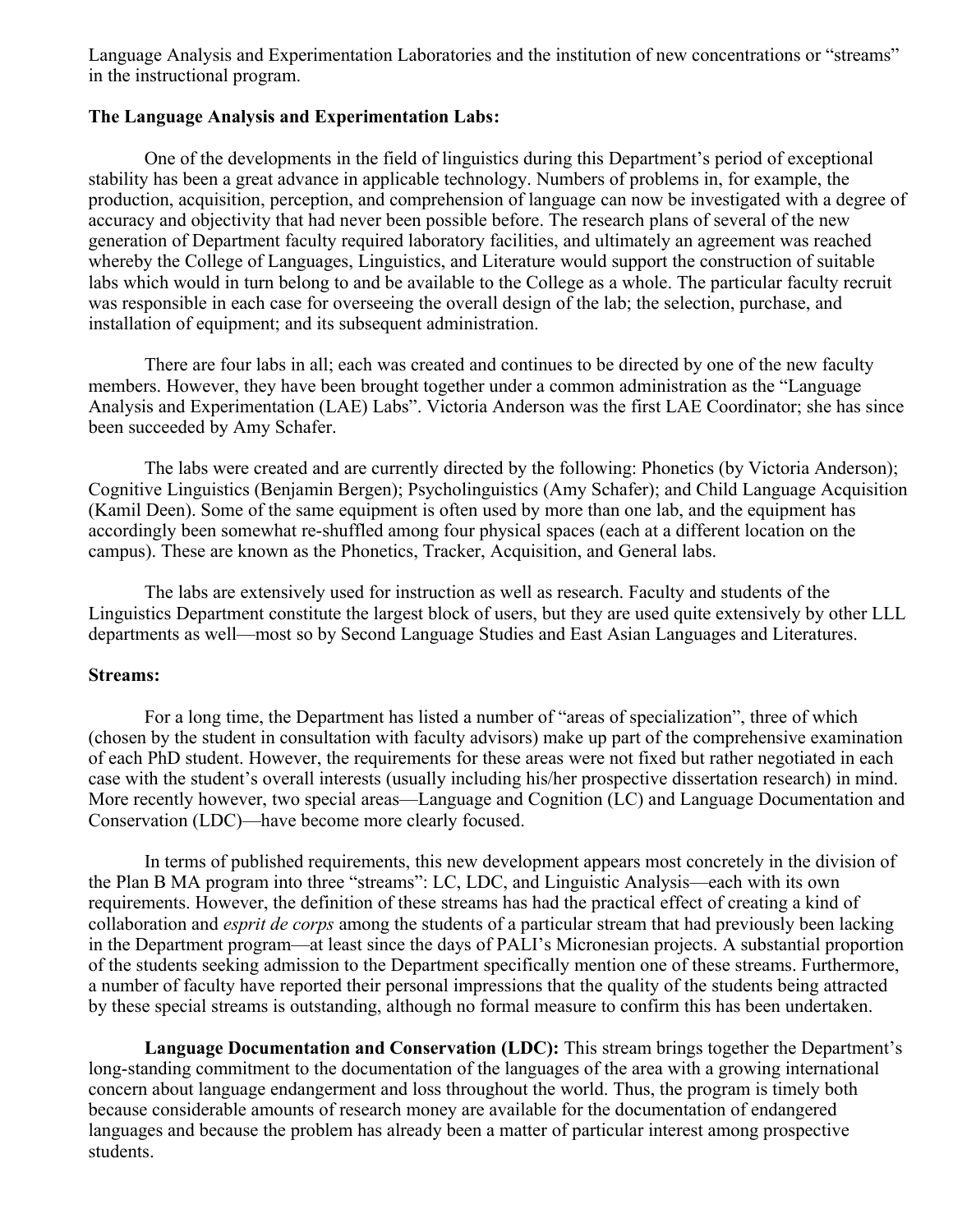The Department's LDC concentration has gained some adventitious publicity from a student initiative. In the spring of 2004, a group of graduate students led by Meylysa Tseng created their own "Language Documentation Center". In this project, graduate students in linguistics conduct classes on language documentation techniques and issues for interested speakers of underdocumented languages and then work one-on-one with them to design and complete projects for their own languages. (The Project is described on its own website: [http://www.ling.hawaii.edu/~uhdoc/index.html.](http://www.ling.hawaii.edu/~uhdoc/index.html) Most of the participating speakers so far have been students from throughout the UH. Since Fall 2004, the Project has been directed by Valérie Guérin.

This student project has attracted wide attention. It has received a number of local awards as well as the national NAFSA-TOEFL-ETS "Partnership in Excellence Award", and participants have reported on it at several national and international conferences.

It should be mentioned that the LDC instructional concentration is one aspect of a larger program initiated by Kenneth Rehg and others here. A planning meeting was held on April 7-8, 2006 at the East-West Center under the local sponsorship of the UH National Foreign Language Resource Center, the UH National Resource Center for East Asia, the UH Center for Pacific Island Studies, and the UH Center for Southeast Asian Studies. In addition to the local Advisory Council there were eight visiting participants (from Japan, Australia, Canada, and the mainland USA). The plan calls for an international LDC program with its own refereed online journal by the end of 2006, an international conference in the summer of 2008, and a summer institute in 2010.

**Language and Cognition (LC):** Unlike the LDC concentration, LC is largely a newcomer to the Department. Linguistics nationally and internationally has been a major player in the burgeoning interdisciplinary study of "cognitive science", but cognitive science has so far been only weakly represented in this Department and, in fact, in the University as a whole. Several faculty members are active in this area. Two of these, Bergen and Schafer, were responsible for designing and introducing the LC stream, which provides entering graduate students with early exposure to laboratory techniques and concepts from cognitive science. Furthermore, Bergen has established and continues to direct a University-wide Cognitive Science Colloquium with the goal of promoting interdisciplinary discussion and collaboration and generally stimulating interest in cognitive science throughout the University.

Like the LDC concentration, the LC concentration is attracting outstanding students, and the students already in the program similarly profit from a sense of camaraderie and enhanced collaboration.

## **Summation**

From its foundation the Department has committed itself to the languages and linguistics of the Pacific islands and Southeast Asia and most particularly of the Austronesian language family as its primary research responsibility. This responsibility was understood to include not only fostering research on these languages but also facilitating prompt publication of research results. In the original plan the research institute, PALI, was to play a major role.

This responsibility has continued to be recognized throughout the subsequent history of the Department, and much has been accomplished. (To inject a personal note, although I must in fairness admit that I've reached an age where my mind boggles easily, I sometimes find new indications of how far the field has advanced since the early 1960s to be truly mind boggling). The UH has not accomplished this alone, of course, but this linguistics Department (and PALI) have played a prominent role throughout. And the publication outlets established early in the Department's history have been maintained, despite the dismantling of PALI.

Of course, much else has gone on in the Department during this time. Changes in the discipline have required adaptations in the instructional program in order to meet the obligations to students, and this has influenced staffing. And there have been changes in other research strengths of the Department. For example, the HCE focus has largely been taken over by SLS, and of course individual faculty members have